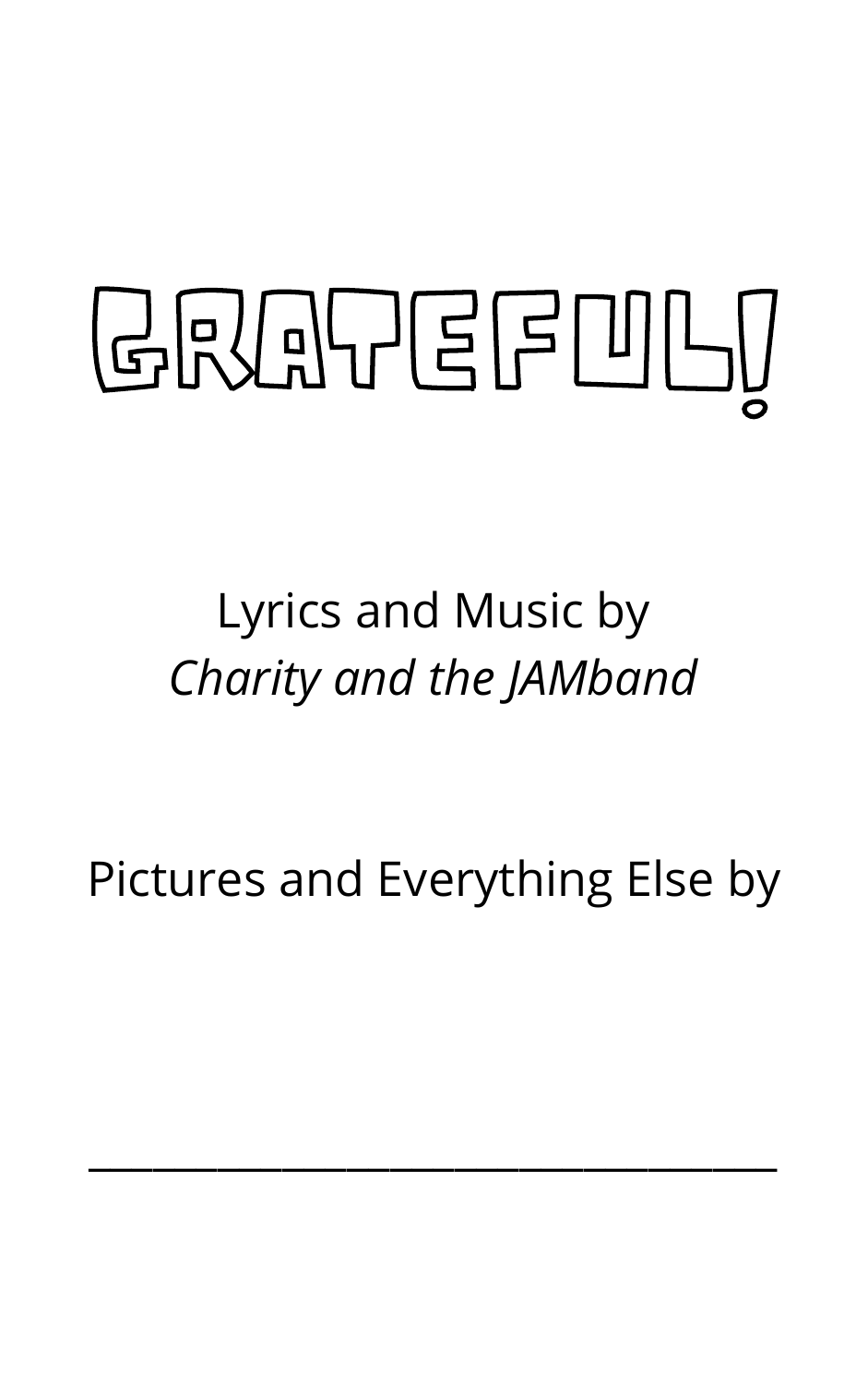For more info: charity@jamjamjam.com . 415-425-0372 . www.jamjamjam.com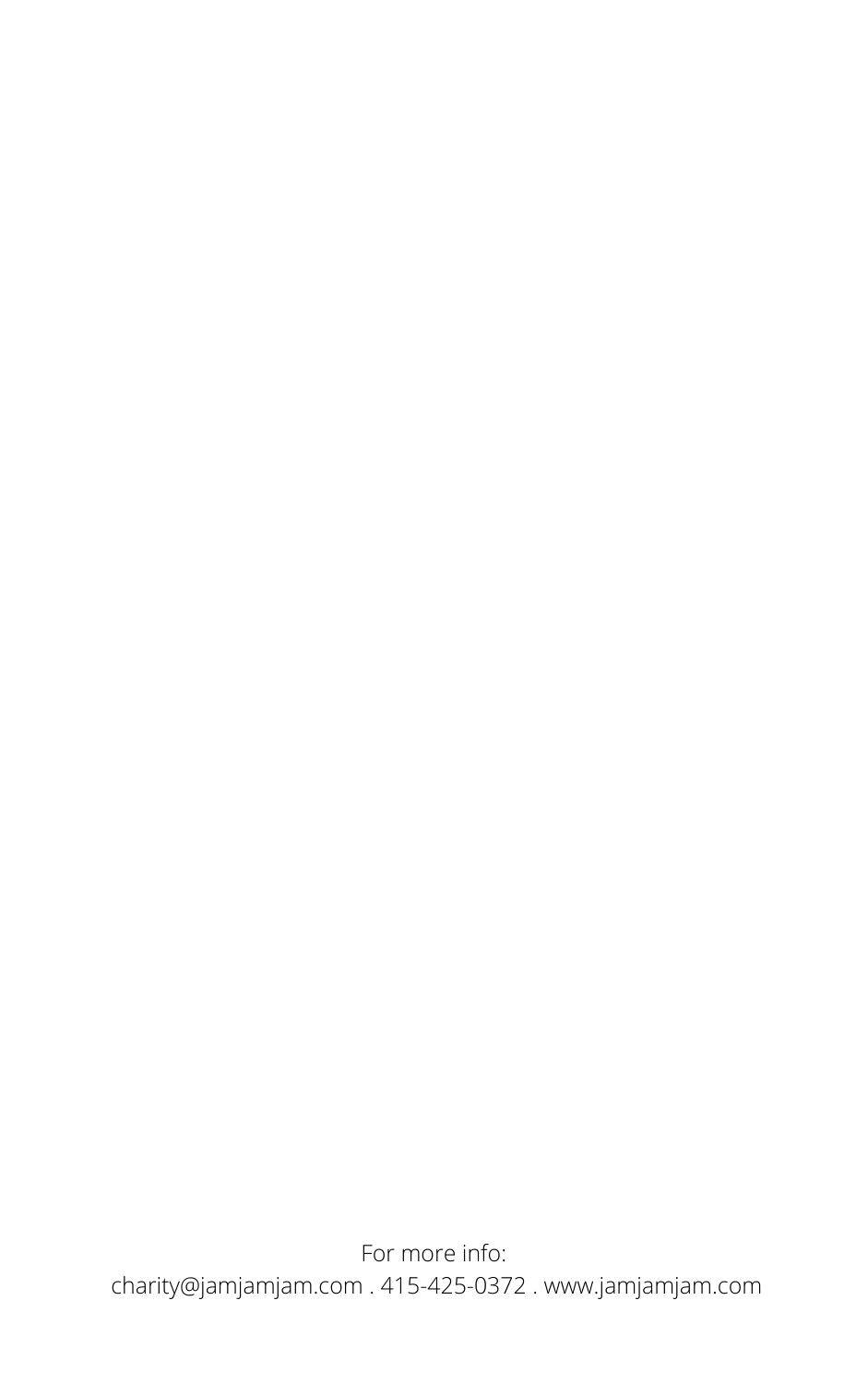"What makes you twinkle?"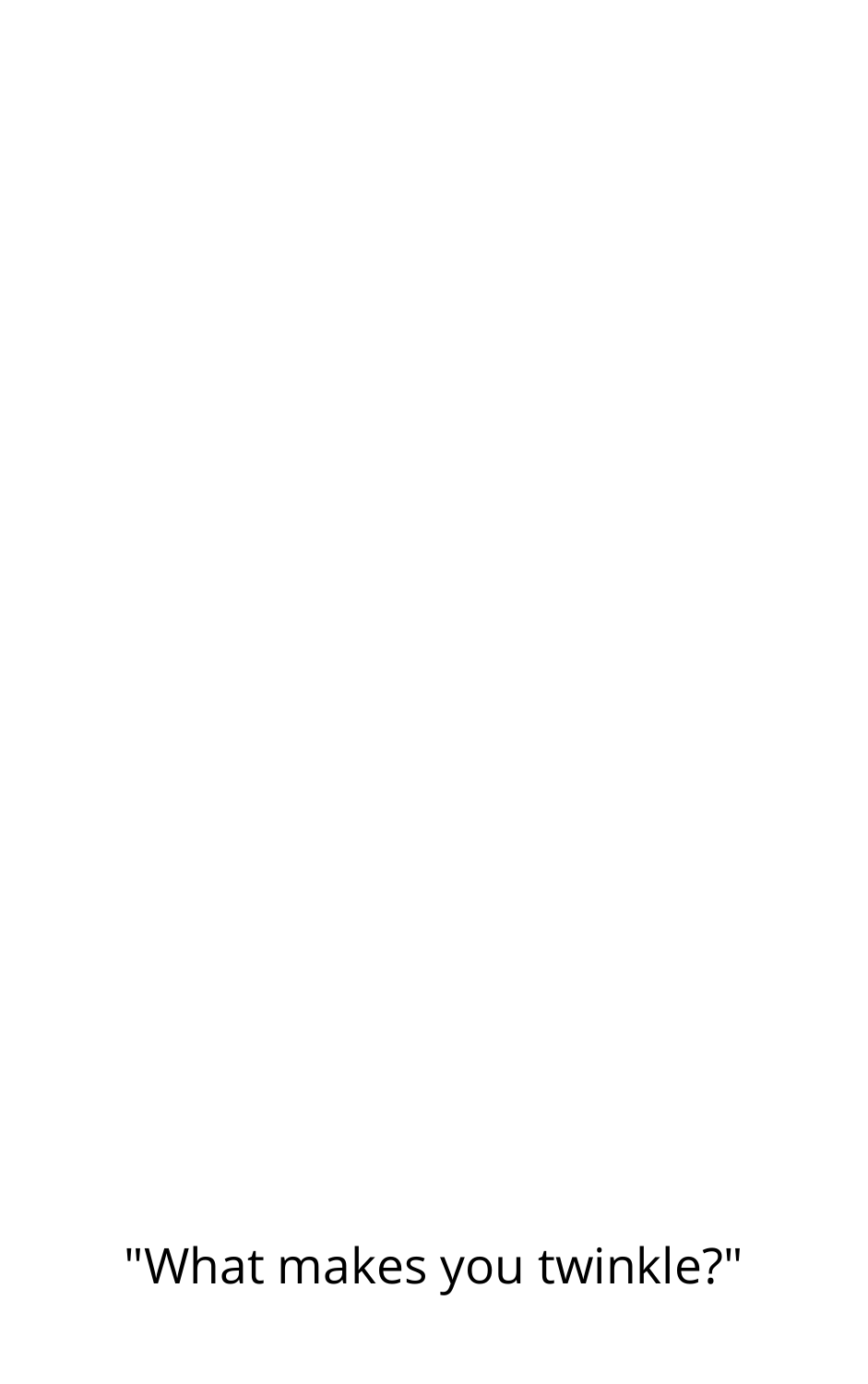### "What makes you shine?"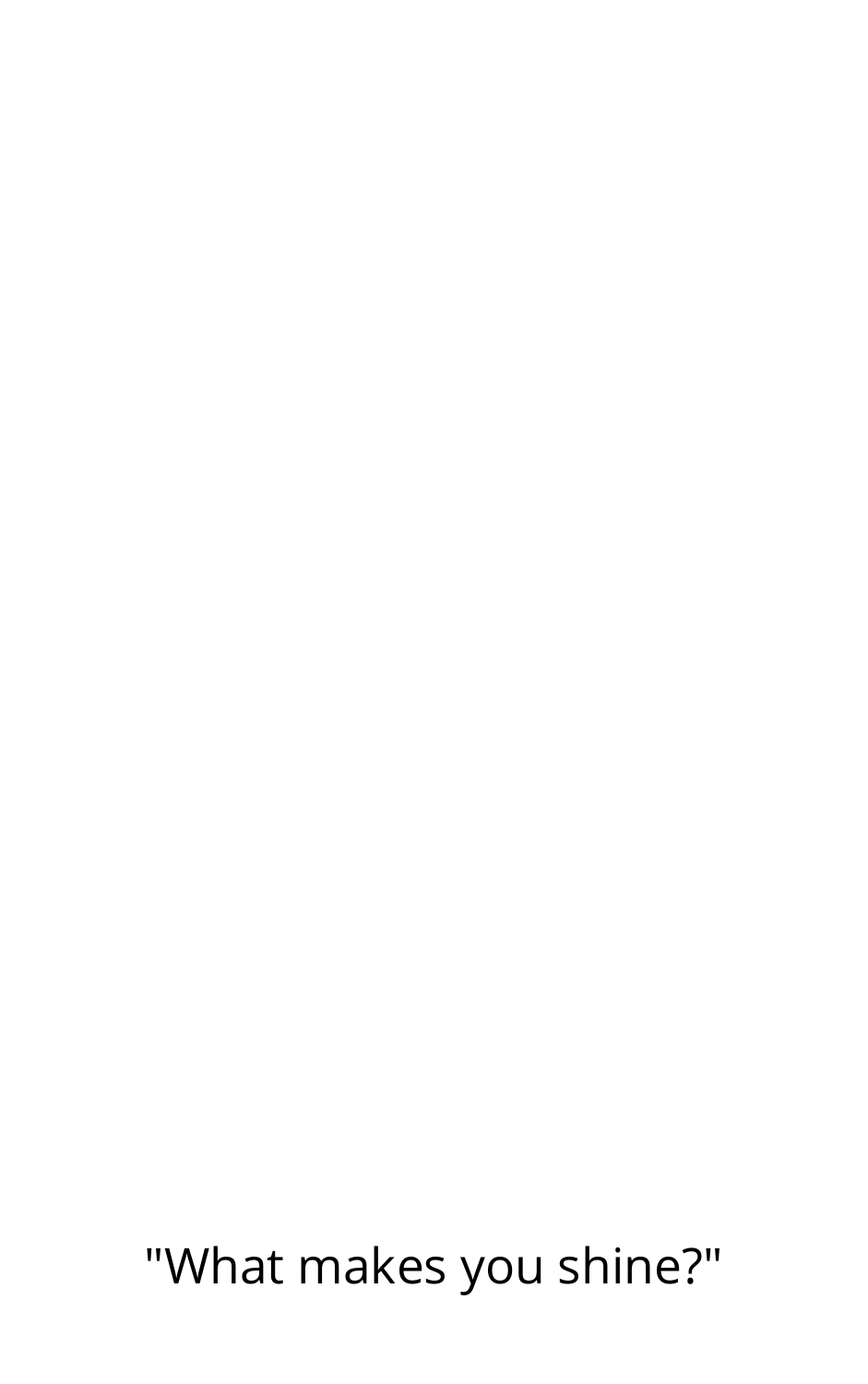"What makes you sing out?"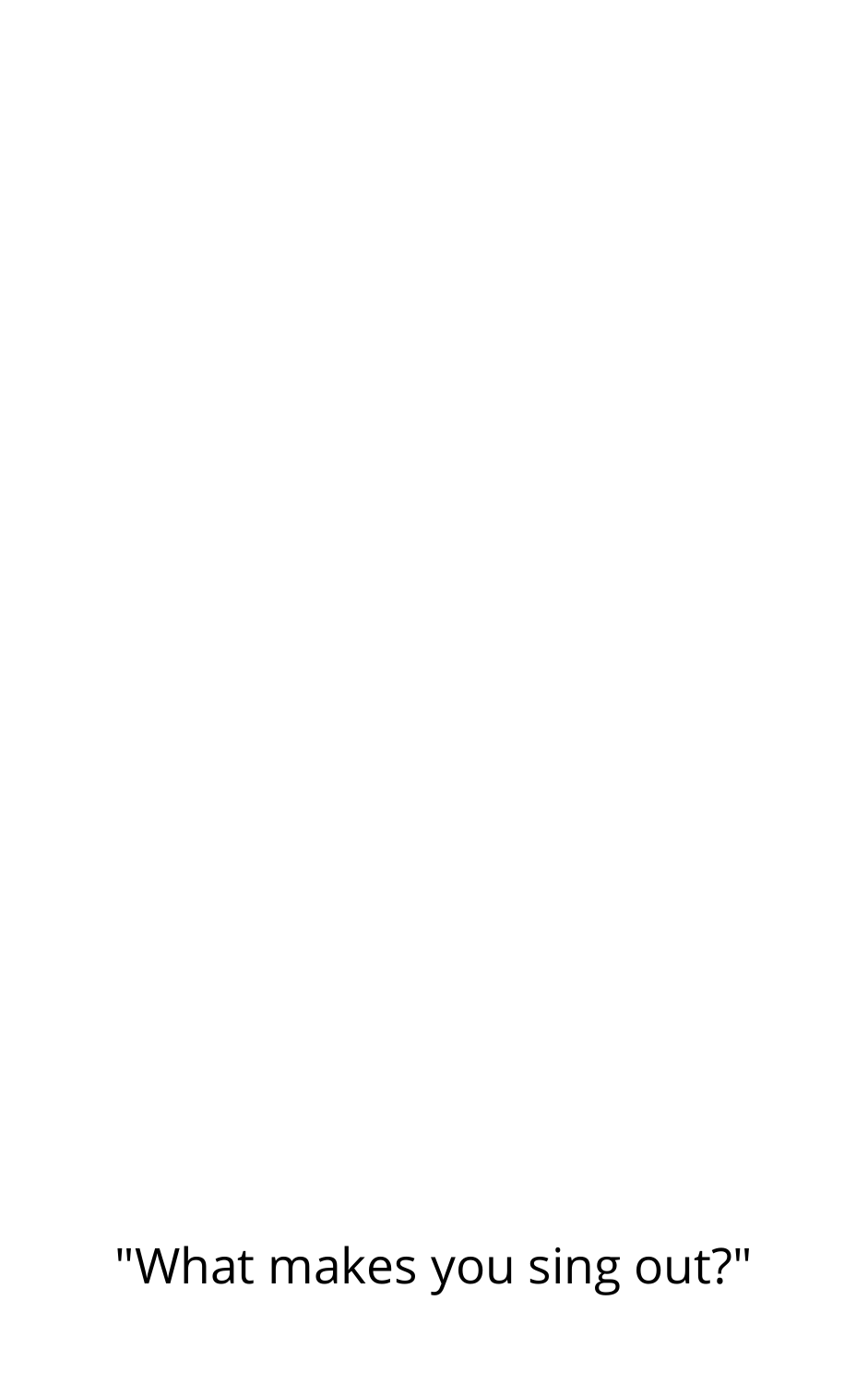"What makes you chime?"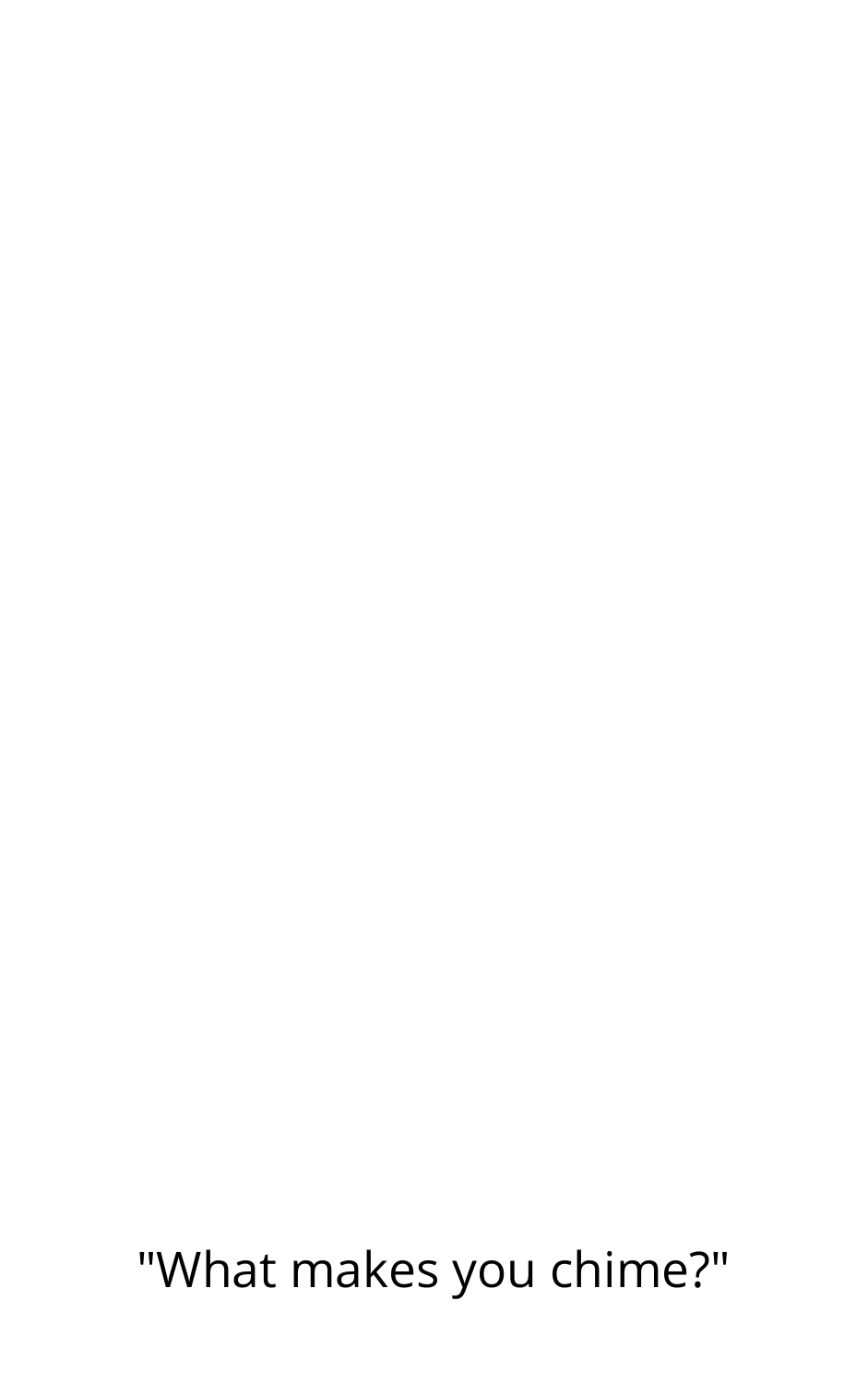## "What makes you celebrate?"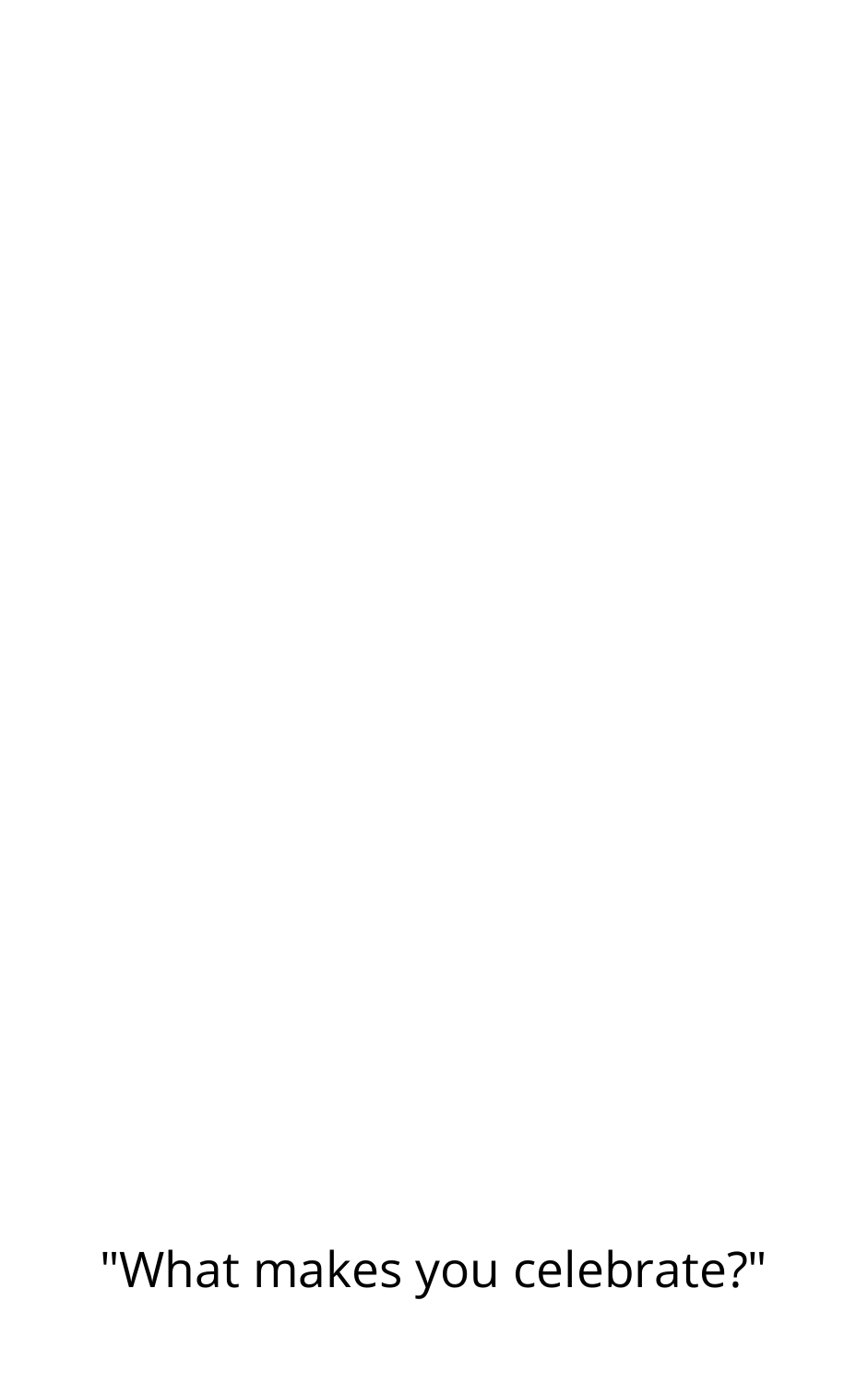### "What makes you resonate?"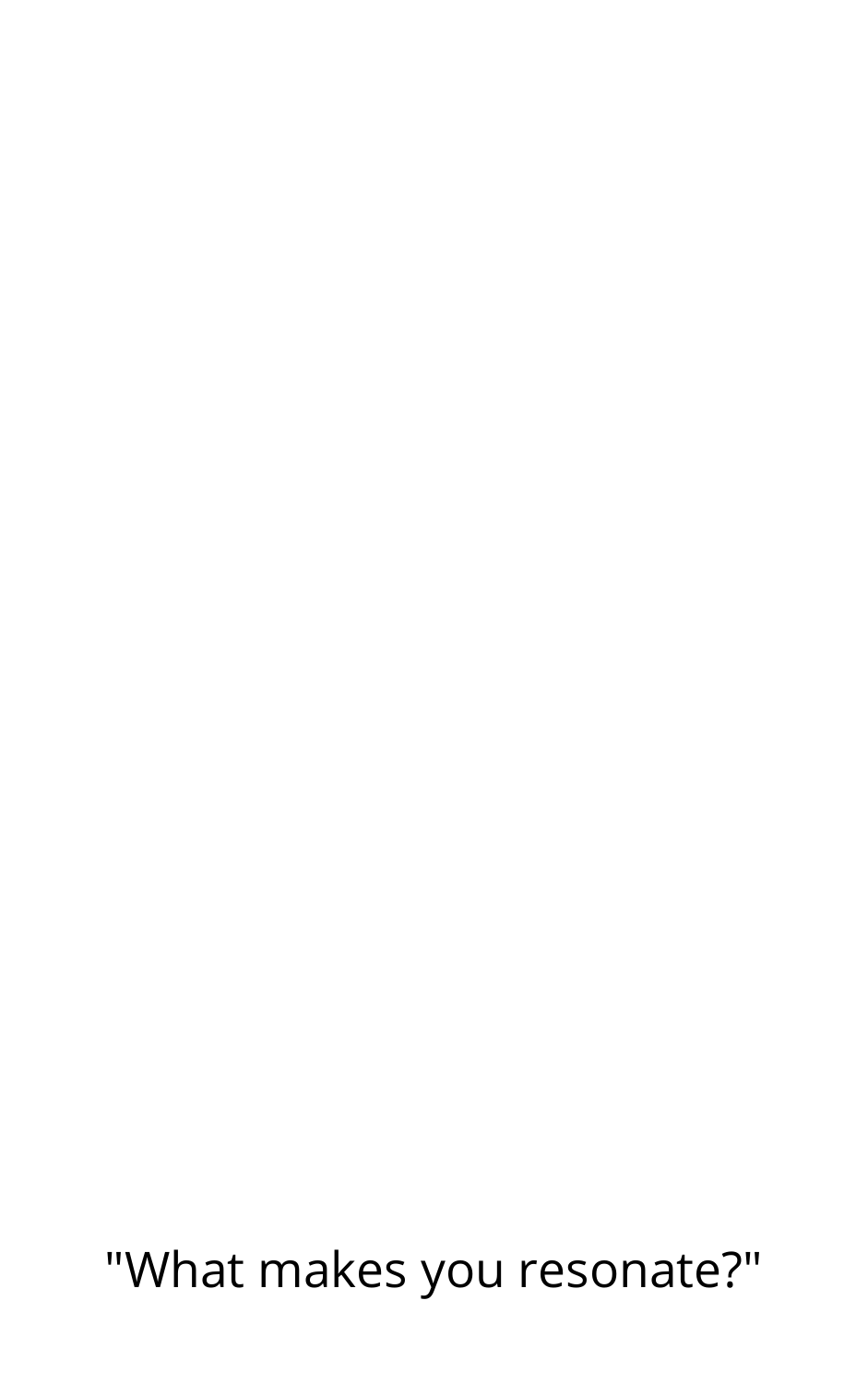"What makes you grateful to be alive?"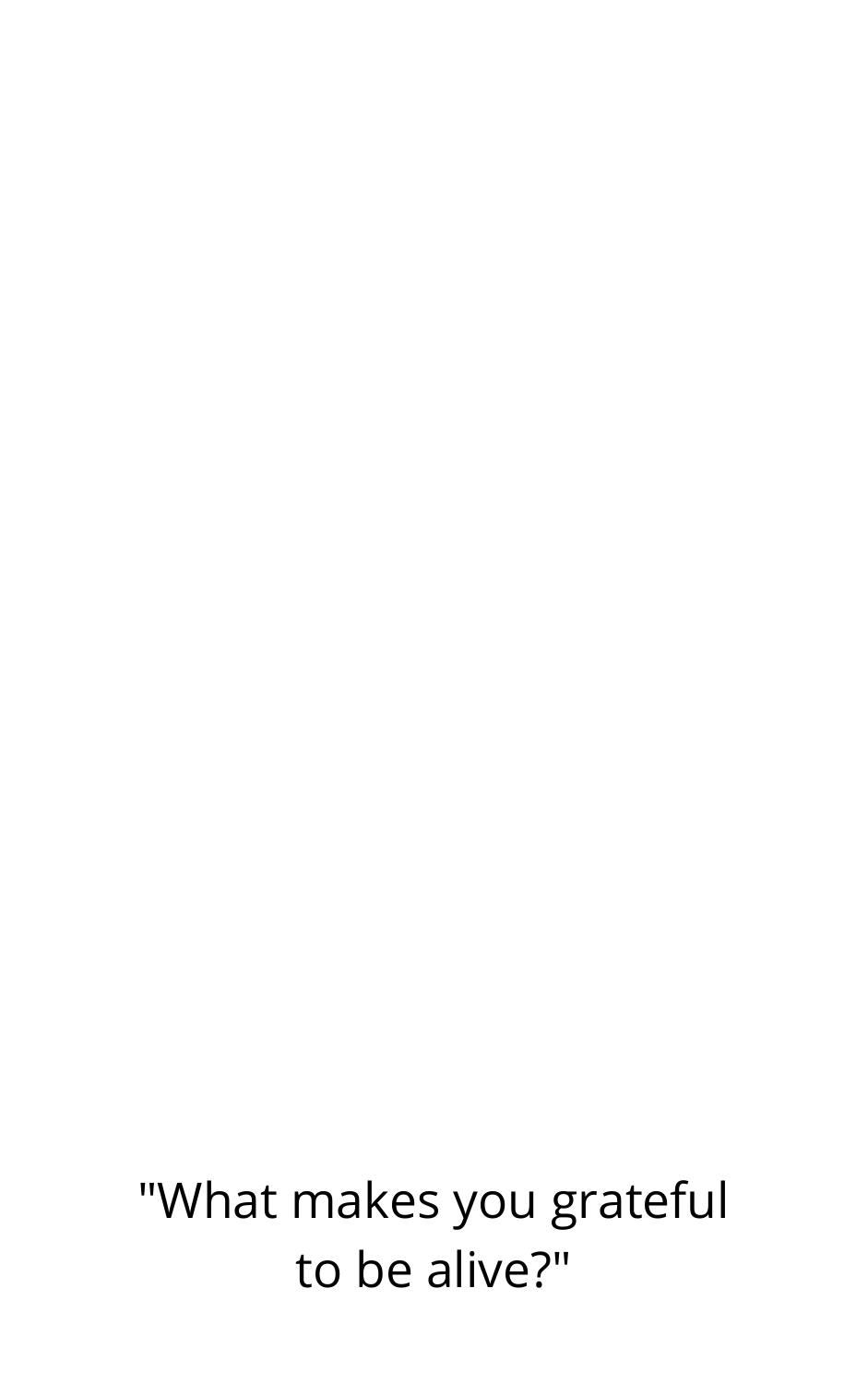"Is it the meadow where the sun shines sweet so that you can run on it in your bare feet?"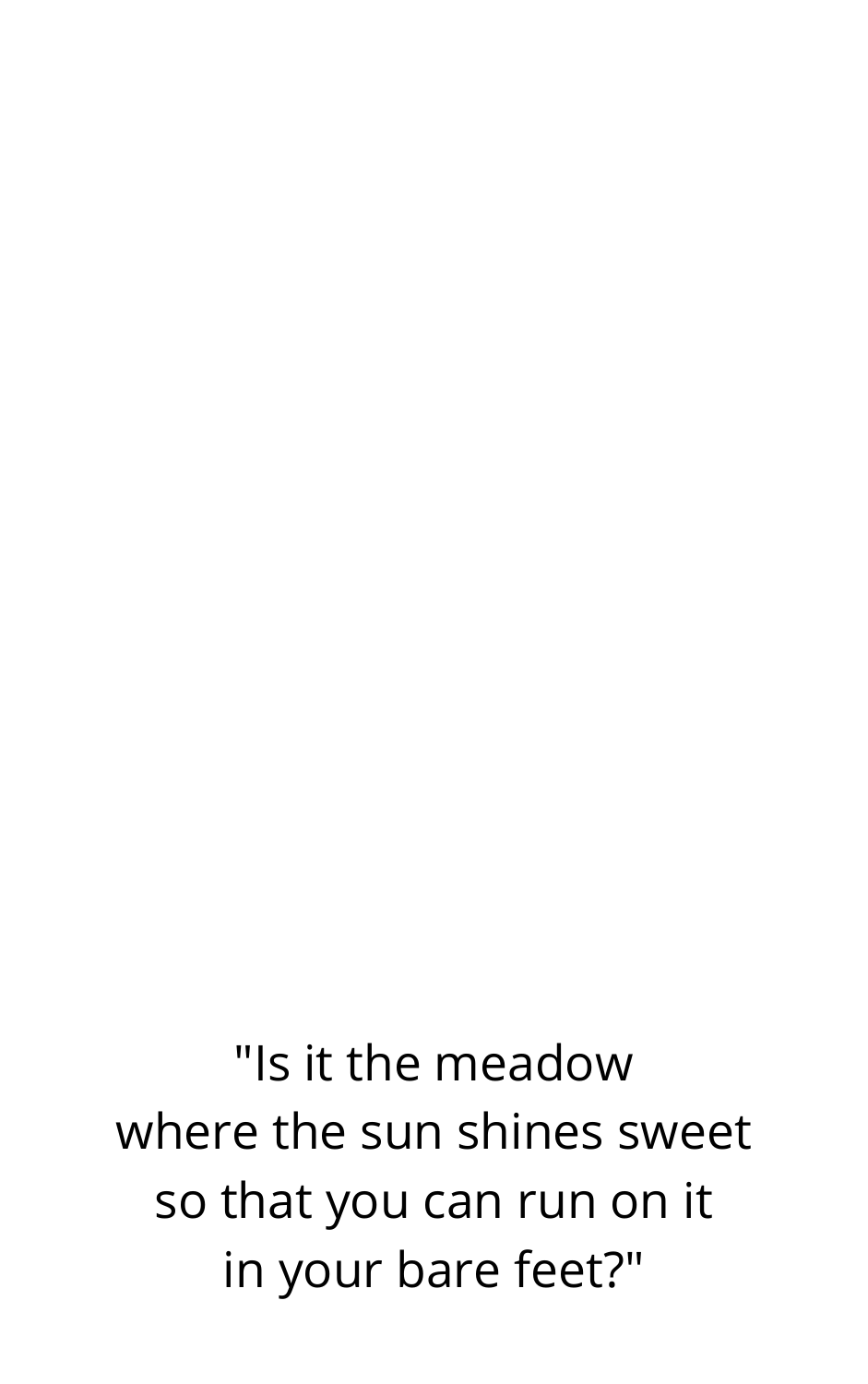"Is it the puddles that the rain cries down so that you can stomp in 'em all around the town?"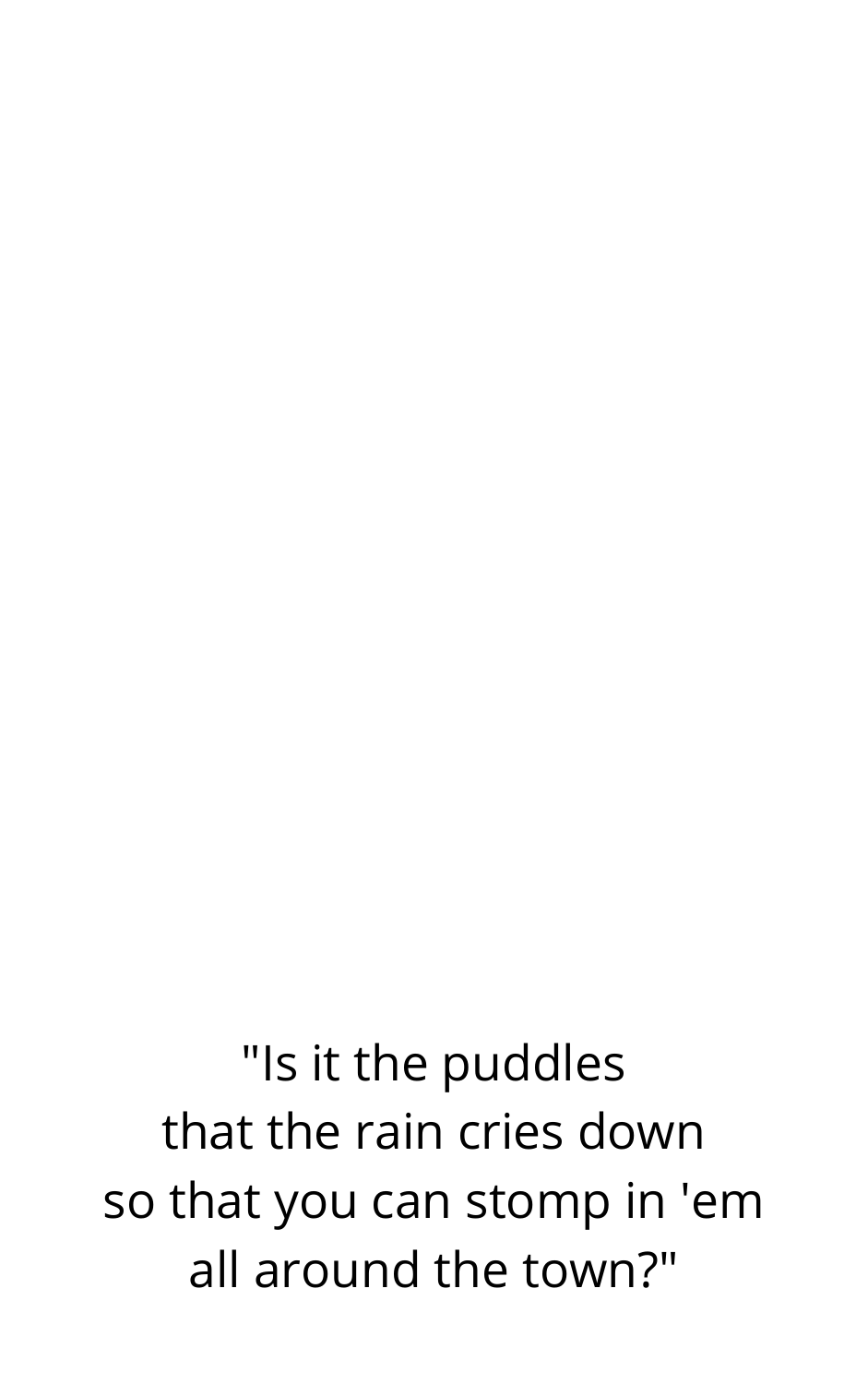"I'm grateful for the sun and the rain!"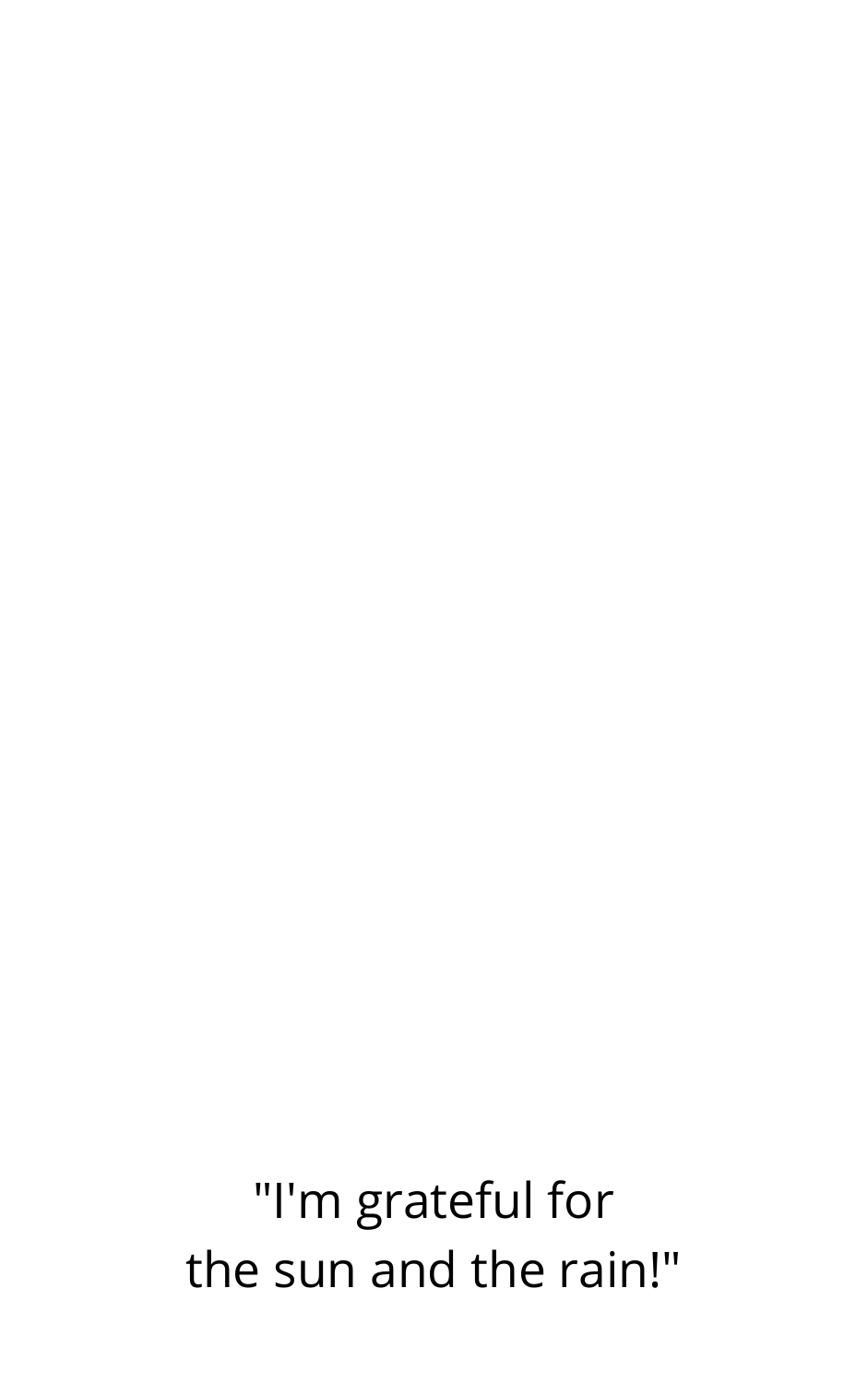"Is it your school where you run and play and grow up just a little bit each and every day?"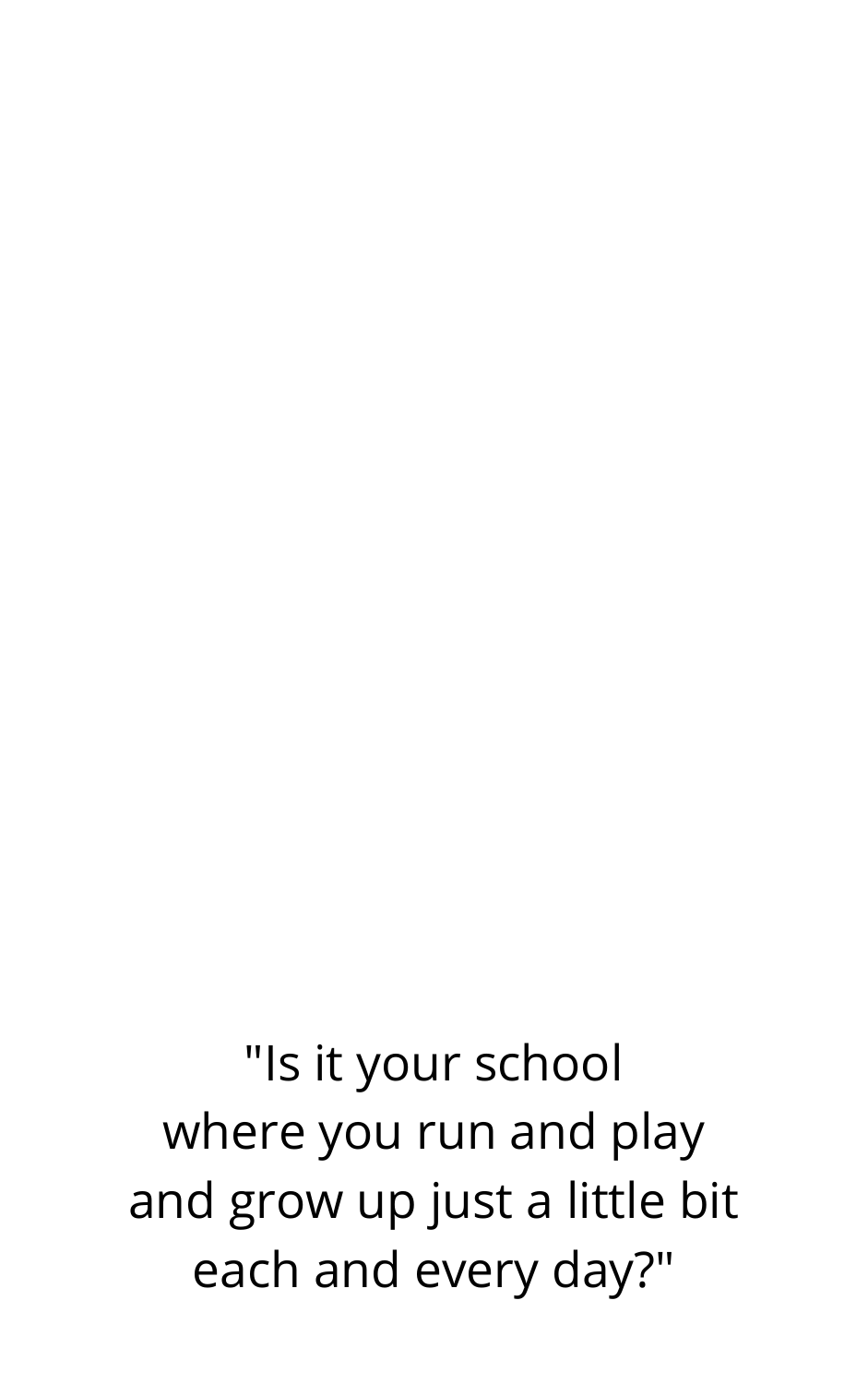"Is it your home with its roof in the sky and windows so you can watch the world go by?"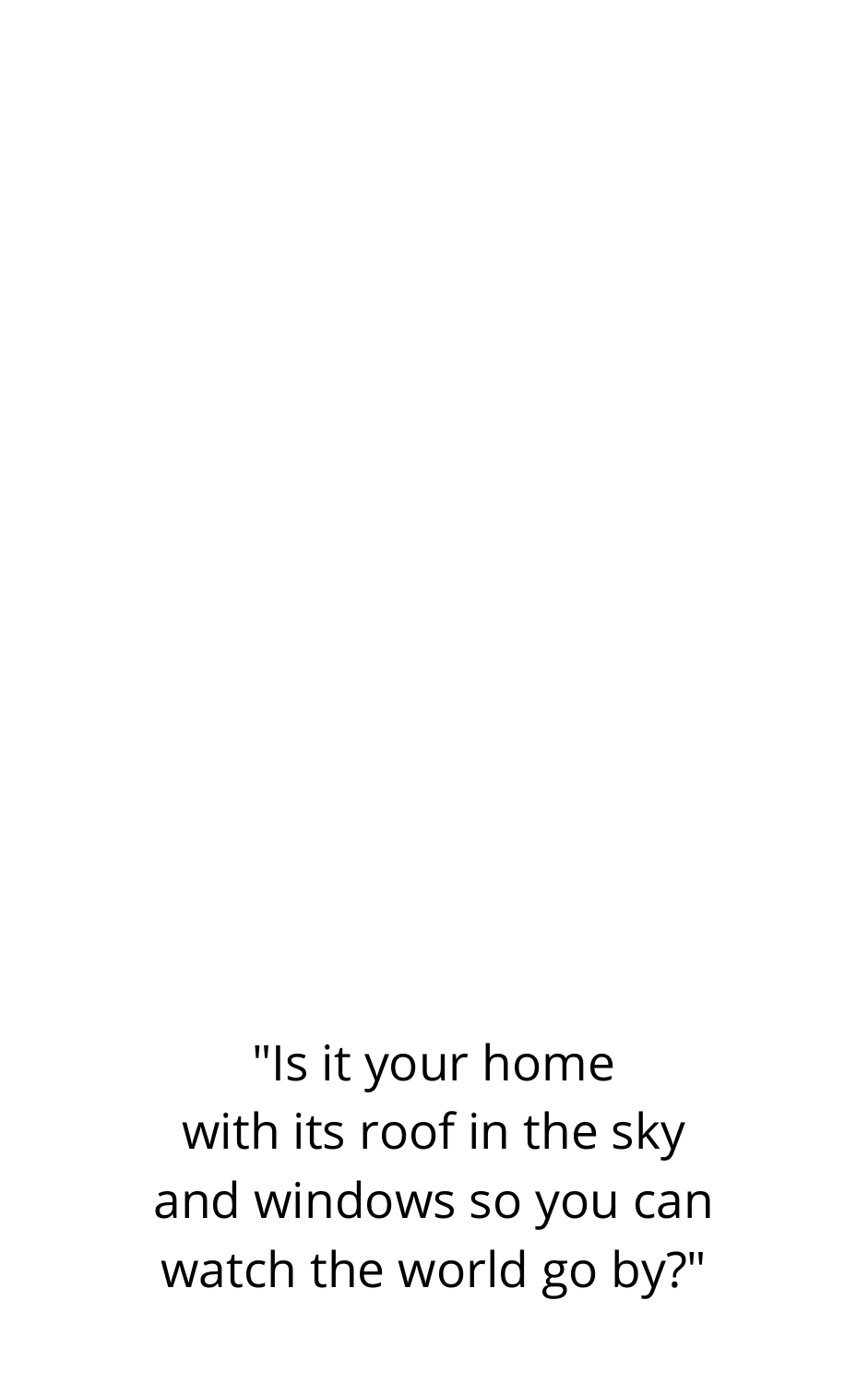"I'm grateful for my school and my home!"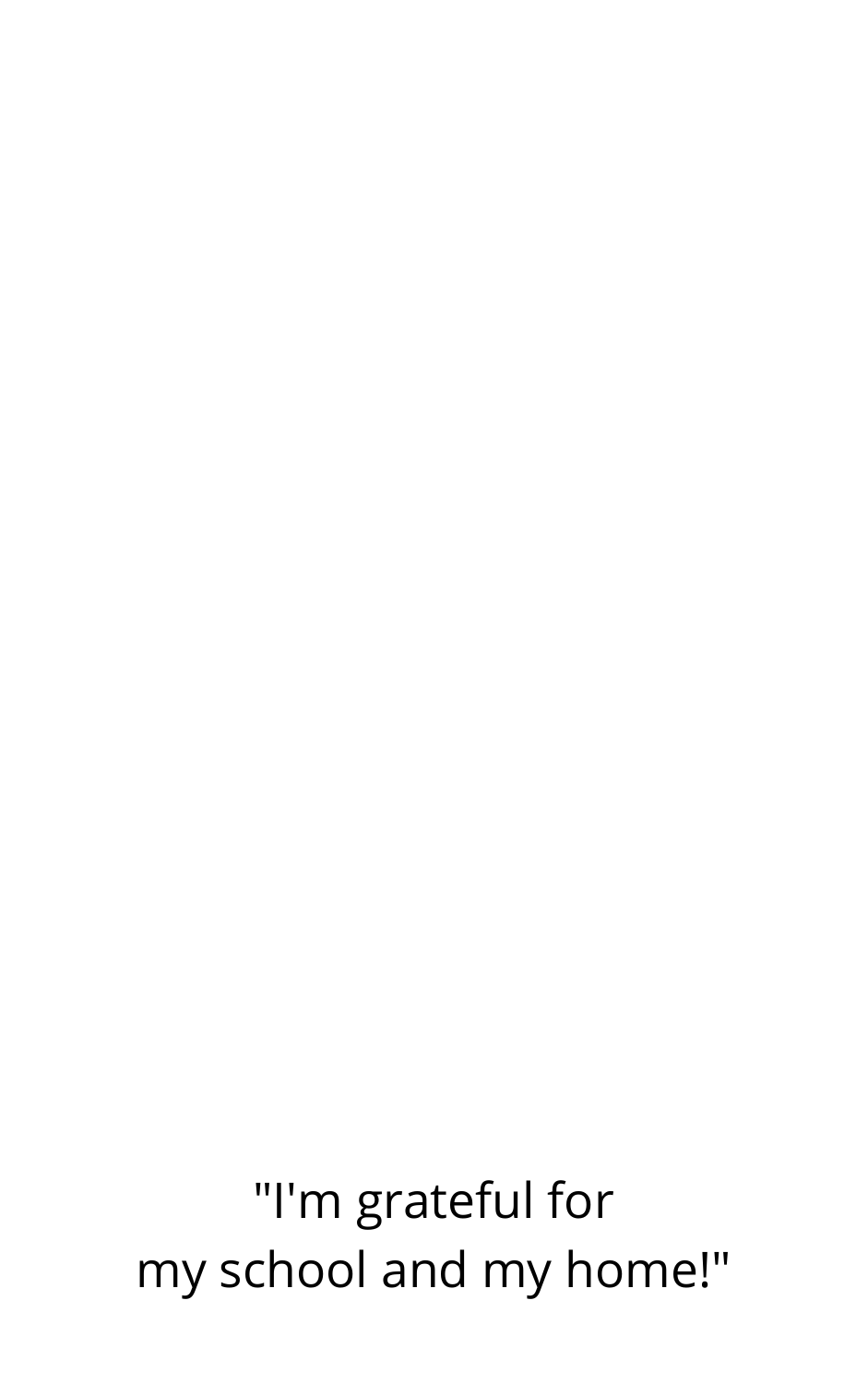"Is it your friend who you love all the time 'cause you can hear the music in each others' minds?"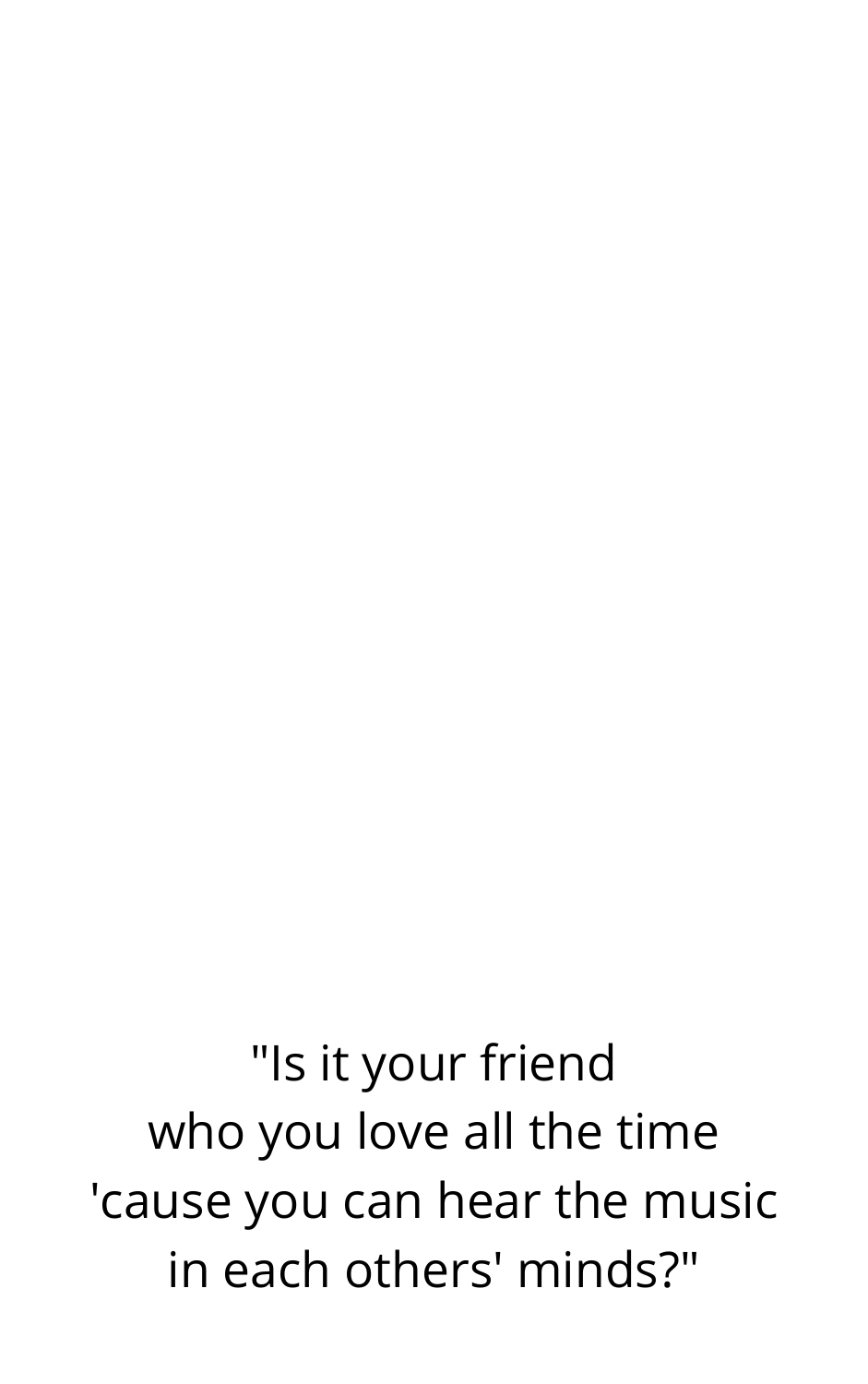"Is it your family who holds you strong and always makes a place for you your whole life long?"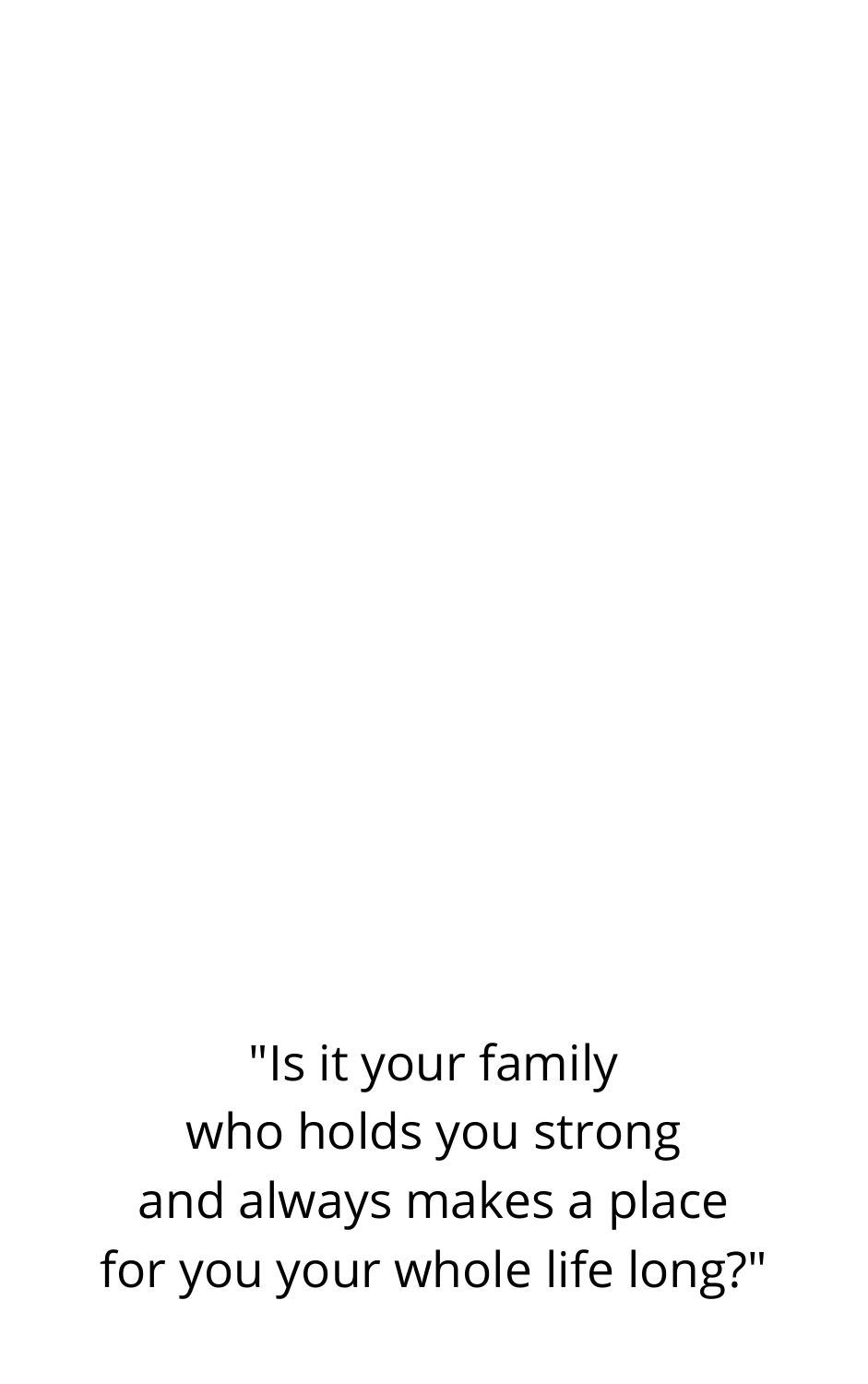"I'm grateful for my friends and family!"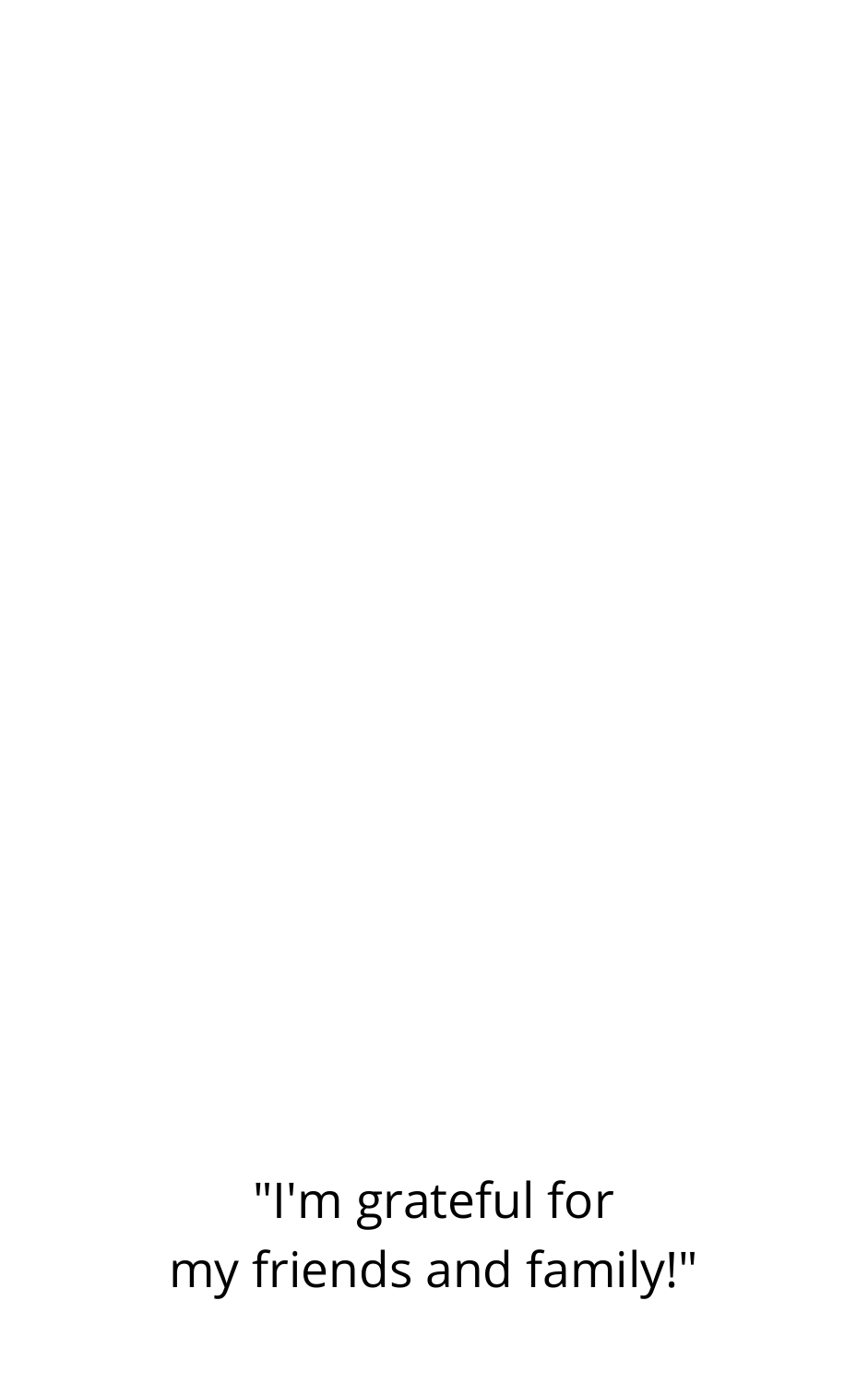What are you grateful for?

Use the empty pages to draw and write about your gratitude and joy.

You can invite your family and friends to add

# to your GRATEFUL book, too!

#### I'm grateful for YOU!

Love, Charity